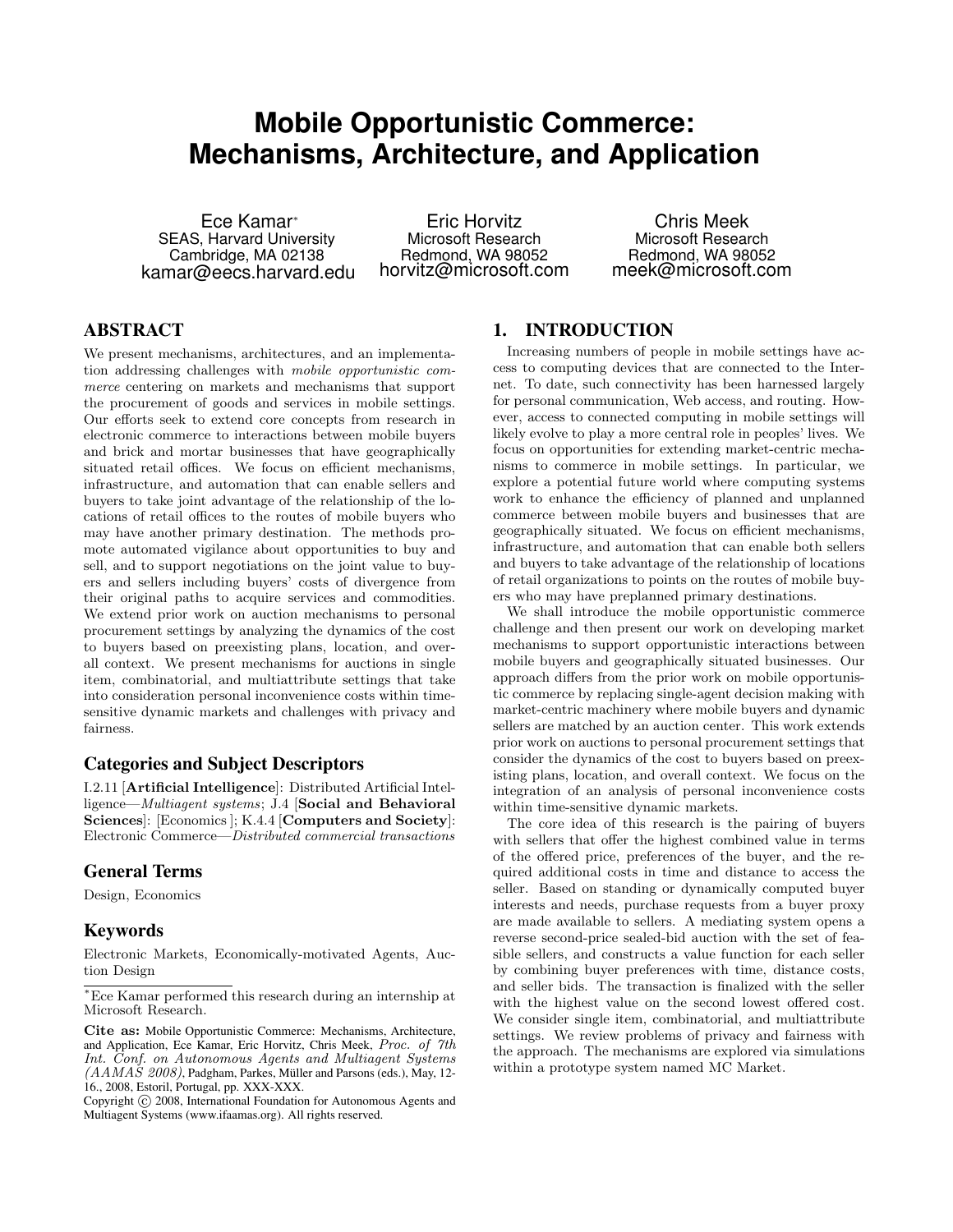# 2. RELATED WORK ON MOBILE OPPOR-TUNISTIC COMMERCE

Several prior studies investigated the problem of opportunistic planning in mobile settings. In one research effort, a system was developed to assist people with cognitive deficits with transportation decisions by identifying opportunities to generate routes in line with goals [13]. Bohnenberger, et al. modeled user interests and created policies to maximize the utility of users in shopping domains [1]. Kwon, et al. developed a prototype, SmartGuide, operating as a locationbased negotiation support system on mobile devices to guide users to find the best promotions within a region [10].

We build on prior efforts in mobile opportunistic commerce undertaken within the Mobile Commodities (MC) project. Research on MC defined the core mobile opportunistic commerce challenge, taking a decision-theoretic perspective on opportunistic transactions [7]. We shall review the MC work to set the context for the extensions of the prior single-agent decision making to market-centric machinery.

MC research has focused on the challenge of continuing to search for ways to satisfy a user's background goals in mobile settings, by inferring or accessing active goals, and then considering the costs and benefits of adding alternate goal-satisfying locations as waypoints to the user's route. Consider as a canonical example the opportunistic purchase of fuel for a car. The MC prototype allows users to specify preconditions for active goals. For the case of handling fuel needs, a user can specify that the goal of purchasing gasoline should become active when the quantity of available fuel dips below a threshold. When this goal (or another goal) is activated, the system accesses or infers [9] the destination and performs an ongoing search over all feasible service stations. Choices for candidate waypoints are ranked by expected value, taking into consideration the pricing at candidate locations, and the context-sensitive cost to users of the additional time and resources associated with diverting an ideal route to a destination through candidate waypoints. That is, the cost analysis considers not only the advertised price of the product, service or experience, but also the additional costs in time and distance to access the waypoints. In summary, the MC system follows five main steps: (1) identifying active goals, (2) inferring or accessing the destination of the user, (3) inferring context-sensitive marginal costs of time for the user, (4) performing geospatial search of feasible locations that satisfy user goals, and (5) executing a cost-benefit analysis of each of the options to identify the best candidate. Background goals and preconditions for activating goals are authored within a goals-and-preferences tool. The tool enables users to express policies for one-time goals and such recurrent needs as acquiring groceries, gasoline, meals, and haircuts. Time is an important resource and is one of the major factors influencing the value of different opportunities. A user may be willing to trade off increases in the distance and time added to a trip so as to achieve better prices when the cost of time is small, but not when the user has a near-term deadline that would make such a foray more costly.

MC employs a probabilistic model for the cost of time associated with diverging from an ideal path to a destination via the addition of candidate waypoints. The cost model considers as input the time of day, day of week, and sets of attributes about users' commitments drawn from an online appointment book. The probabilistic model for the cost of time is learned from user annotated training data via a machine-learning procedure based on Bayesian structure search. A destination analyzer accesses or guesses the intended destination of a mobile user via direct input of the destination, through a predefined set of rules that consider routes by time of day and day of week, from information about appointments drawn from an online calendar, or via a probabilistic inference conditioned on a partial trajectory [9]. The system performs geospatial search over the feasible locations that can satisfy active goals. The set of candidate locations are accessed from the Microsoft Mappoint database. Given the current location and destination of the user, this subsystem computes updated routes to the destination by adding the candidate locations as waypoints and performing A\* search. For practical reasons, the number of candidate locations is limited by the maximum distance the buyer is willing to diverge from the original path.

The opportunistic planner performs an economic analysis to evaluate the total cost of each option recognized by the geospatial search. The product costs are accessed from a pricing database. The planner computes a divergence cost for each possible option by combining the amount of time and distance added to the trip with the dynamic time-cost model of the user. The divergence cost is added to the product cost to infer the net cost of an opportunity. The planner offers the option with the lowest total cost to the buyer. The MC prototype notifies mobile travelers about the best opportunities and sends updated directions accompanied with summaries of the cost-benefit analysis.

We have extended the MC system to a market setting with mobile buyers and dynamic sellers matched by an impartial auction center. We shall describe how we harness and extend the buyer-side assessment tools from the MC prototype to model the buyer side of our market. We add a seller component enabling sellers to place bids dynamically via updates in pricing. We replace the decision-theoretic planner component of the MC system with an auction center that receives dynamic bids from the sellers and applies auction rules to determine the best opportunity for the buyer. The auction center makes use of the destination analysis tool and the geospatial search component of MC prototype to identify the set of feasible sellers and to evaluate the divergence costs accordingly. Our new model uses the decision-theoretic output of the MC prototype as a baseline to evaluate the value generated by the auction center.

## 3. MC MARKET ARCHITECTURE

MC Market extends MC by adding buyer and seller components and an auction center that plays the role of an unbiased and trusted mediator between the sellers and buyers of the market. The center aims to pair the buyer with the seller that offers the highest value in terms of the offered price, preferences, and inconvenience costs of the buyer.

We created three distinct agents within the buyer component: a buyer preference agent, a buyer proxy agent, and a buyer feedback agent. The buyer preference agent allows the buyer to represent goals and preconditions, to input preferences for different sellers and to set the cost of time before starting a trip. The accuracy and the quality of the information received by the agent affects the performance of the opportunistic planner.

The *buyer proxy agent* is responsible for assessing the cur-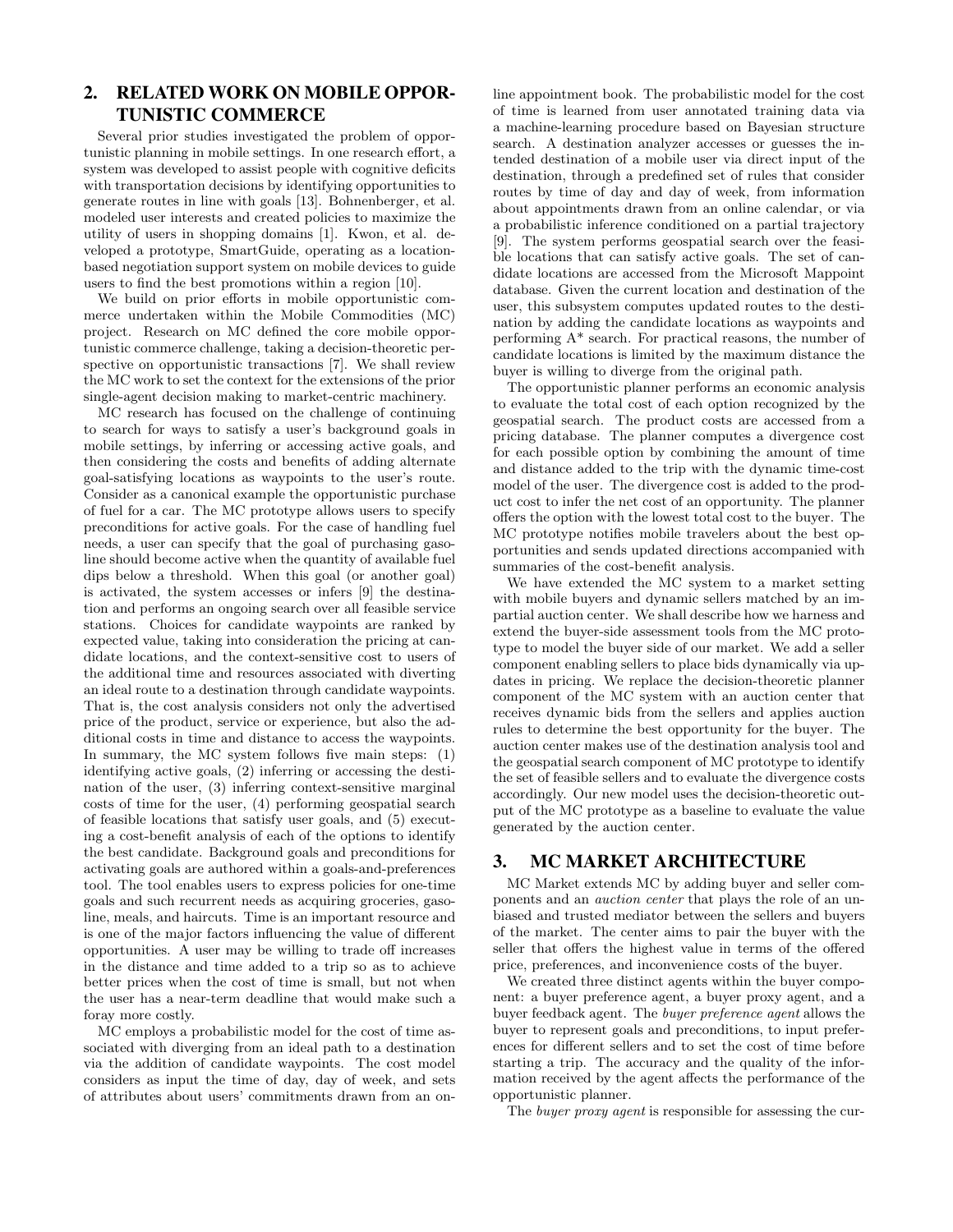rent state of the mobile buyer while the buyer is traveling. Using the set of goals and preconditions stored by the preference agent, the proxy agent autonomously recognizes the set of items, services, or experiences that the buyer is interested in purchasing. The proxy agent employs the destination analysis and time-cost models of the prior MC prototype to infer the destination and the cost of time for the buyer. For the current state of the buyer, the proxy agent constructs a time-cost function T to estimate the cost of time with respect to the nearest deadline. Given that the nearest deadline is d minutes later, the time cost per minute before the deadline is  $c_n$  and is  $c_d$  after the deadline, the function  $T$  predicts the cost of  $t$  minutes as,

$$
T(t) = \begin{cases} tc_n & t < d \\ dc_n + (t - d)c_d & otherwise. \end{cases}
$$

The buyer feedback agent is designed to capture the preferences of the buyer for different sellers. The agent collects a rating value and waiting time from the buyer immediately after an interaction with a seller. The rating value is given in terms of dollars and represents how much extra the buyer is willing to pay to have a transaction with that seller. The feedback information is used in evaluating the value of a seller for future opportunities.

The seller component is composed of two agents: the seller information agent and the seller proxy agent. The seller information agent lists the products, services, and experiences offered by a seller, and communicates seller-specific transaction rules or regulations (e.g., fees associated with cancellations) with the auction center. The seller proxy agent is invoked by the auction center, if that seller is selected as one of the feasible options by the geospatial search, to provide the bidding function of the seller to the auction center. In the current version of the MC Market system, seller proxy agents support one- or two-dimensional bidding functions to define pricing values for different quantities.

The *auction center* is connected to buyers and sellers through the proxy and information agents and stores information provided by these agents in its database. The auction center is invoked by a buyer's proxy agent to open an auction with feasible sellers that can satisfy the buyer's goal. The proxy agent defines the product or service that the buyer is interested in purchasing, and provides the destination and dynamic time-cost function of the buyer. Then, the auction center performs a geospatial search over waypoints, computes the overall value of taking different modified routes to the buyer's primary destination, and identifies a set of sellers to contact. The seller proxies are notified about the auction, and are asked to submit their bidding functions to the auction center. After the seller proxies submit their bids, the auction center constructs a value function for each seller by combining buyer preferences with time, distance costs, and seller bids. The center applies auction rules to determine the winner and the amount of payment, notifies the buyer about the deal, and provides updated driving directions.

We sought a market-centric design with the ability to enhance the efficiency of mobile commerce, given that buyers agree to share preferences, destinations, and time costs, and that sellers dynamically bid on prices. The market generates efficiency by pairing a buyer with the seller offering the highest combined value. Calculating the combined value requires knowing about buyers' private information (i.e., time cost, destination, preferences) and sellers' private bidding



Figure 1: Screenshot of the MC Market prototype. Bottom: The auction center selects the set of feasible sellers, adds the winner as a waypoint to the original trip. Middle: Updated directions are displayed. Top: Economic summary of the outcome of the second price auction. The outcome is compared with the baseline value.

functions. In mobile commerce settings, protecting privacy is critical. The participants in the auction (i.e., buyers and sellers) should not be required to share their private information as the market is open to recurring transactions and private information can be used to strategize about future transactions. Therefore, we designed a trusted auction center to be the mediator between sellers and buyers without revealing both parties' private information. The center is specially designed to generate trust, to be fair, and to respect the privacy of sellers and buyers. The auction center only reveals necessary and sufficient information to the participants. During the auction process, the identity, preferences, destination, and time-cost of the buyer are not revealed to the sellers, and sellers are forced to bid on prices regardless of the identity of the buyer. Similarly, the bidding functions of sellers are not shared with the buyer or with other sellers. The center discloses the final revenue of the transaction to the winning seller and buyer. Other sellers are only notified that they are not the winners. Even though the winning seller and the buyer know the final revenue of the transaction, the nature of the auction mechanism makes it difficult to use this information to predict the bidding functions of sellers. As the center implements a second-price sealed-bid auction, the final revenue is the summation of the second lowest bidder's bid and the inconvenience cost for the buyer. The inconvenience cost is a combination of additional time and distance costs and buyer preferences about the seller. The identity of the second lowest bidder is concealed.

The center has rules to prevent buyers from deceiving the system to explore bidding functions of the sellers. A buyer gets to know the result of an auction when the transaction is completed. The buyer has to pay a cancellation fee to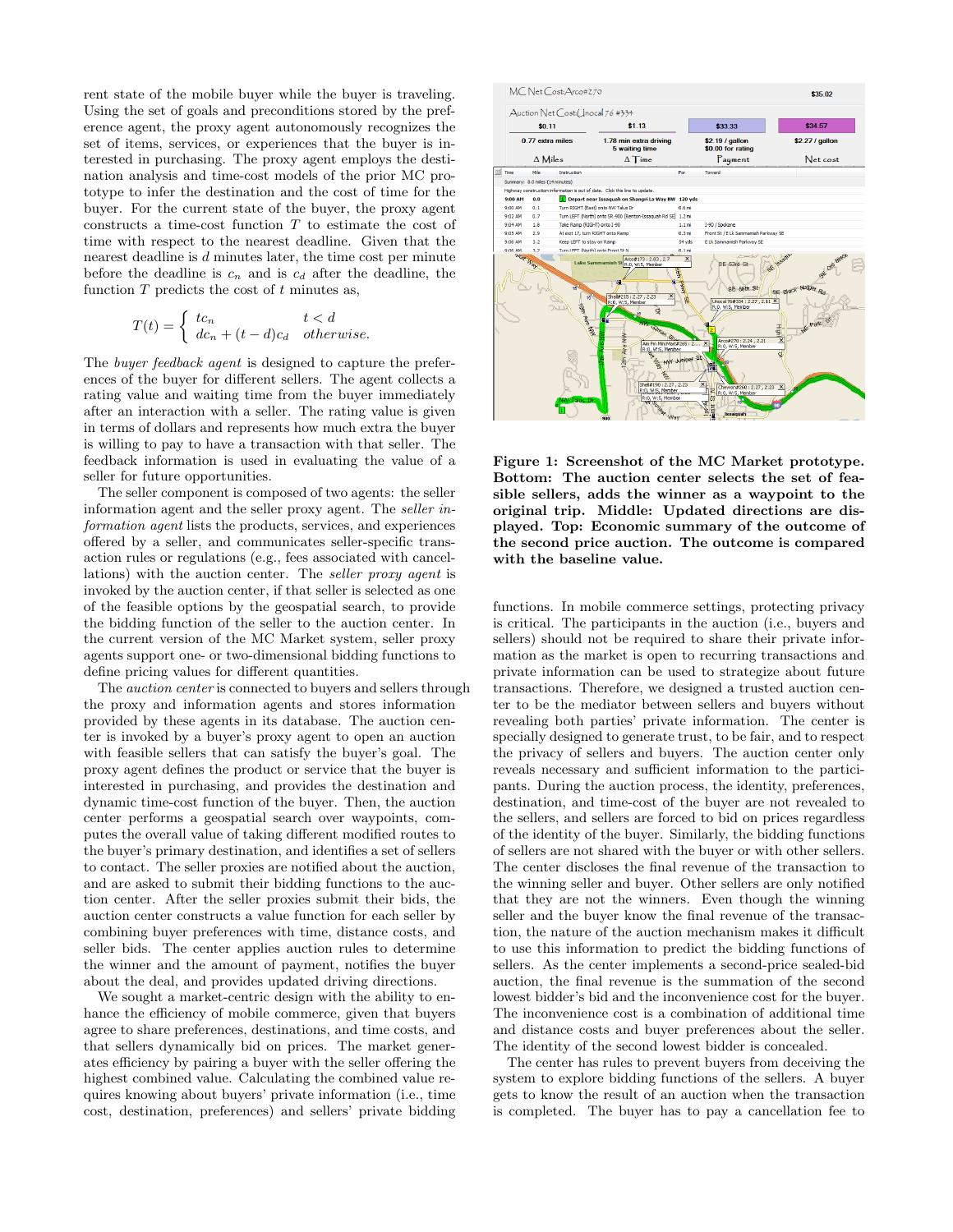terminate an agreement made by automated negotiations. There exists a lower bound on the amount of product for which a buyer can initiate an auction. To ensure the fairness of the auction center, the center is not awarded a portion of the transaction revenue, but instead receives a predetermined membership fee from the seller and buyer members. The strategy of the auction center is to keep the system as healthy and objective as possible so as to maximize the number of members and to preserve existing memberships.

The auction center uses the feedback mechanism to monitor the seller's behavior and to ensure that the sellers obey the terms of agreements and provide good quality of service. After each transaction, the buyer-feedback agent sends a rating and estimated waiting time for the recent transaction. As these values are used in winner determination, sellers with high waiting times or poor quality of service are punished by the system via increases in buyer inconvenience costs associated with these sellers.

We note that the winner-determination rules of the auction mechanism are designed to ensure individual rationality of sellers and buyers. The final value of the auction is never worse than the value that the buyer would receive if the buyer was not enrolled in the auction and was to purchase the product in a normal manner. Similarly, the second-price sealed-bid auction guarantees that if the seller bids the true evaluation, the utility of the seller is always non-negative.

# 4. AUCTION MODEL FOR MOBILE OPPOR-TUNISTIC COMMERCE

As we have discussed, for personal procurement, price is not the only factor that determines the value of a deal to the buyer; within opportunistic settings, the additional time and travel required can play an important role. A buyer with a low cost of time (e.g., one who does not have a looming deadline) may prefer traveling a longer way to obtain a good price, whereas a buyer in a high cost-of-time context may prefer a more expensive but nearer seller. We define an inconvenience cost model that considers several buyer-specific factors and then modify well-known auction models to take buyer inconvenience costs into account.

#### 4.1 Model for Cost of Inconvenience

Adding waypoints to a trip introduces extra time and transportation costs for the buyer and these inconvenience costs affect the value that the buyer receives from a transaction. We combine the extra time and fuel cost with buyer preferences to estimate the total inconvenience cost associated with adding a candidate seller as a waypoint on a trip to a primary destination. The probabilistic time-cost model is provided by the buyer proxy agent, the auction center uses Microsoft Mappoint services to estimate the travel duration.

Given that  $\Delta t$  is the estimated travel duration of the original route, the center computes the updated travel duration  $(\Delta t_i+w_i)$  by adding seller  $s_i$  as a waypoint and including the estimated waiting time  $w_i$ . We populate the time-cost model with  $\Delta t$  and  $(\Delta t_i + w_i)$  values and use the difference of the two estimations to predict the time cost for adding  $s_i$  to the trip. Similarly, the distance cost is the divergence in miles for adding  $s_i$  as a waypoint. We use  $\Delta d$  to refer to the estimated travel distance of the original route and  $\Delta d_i$  to define the distance to be traveled with a stop at  $s_i$ . The fuel cost in dollars for traveling one mile is represented as  $c<sub>g</sub>$ . Rating  $r_i$  of seller  $s_i$  represents how much extra the buyer is willing to pay in dollars to make the deal with  $s_i$ . This value is an indicator of the quality of service the buyer receives from that particular seller. We limit our attention to the sellers that are close enough to be considered as feasible sellers. The maximum distance the user is willing to travel or can travel (due to the amount of fuel remaining) is represented by  $d_{max}$ , and the inconvenience cost becomes infinite if the total trip distance exceeds the maximum allowed distance. Combining time and distance costs, and rating values, we define personal inconvenience cost function for seller  $s_i$  as,

$$
PC_i = \begin{cases} \infty & \Delta d_i > d_{max} \\ T(\Delta t_i + w_i) - T(\Delta t) - r_i & \text{otherwise.} \\ +(\Delta d_i - \Delta d)c_g & \text{otherwise.} \end{cases}
$$

# 4.2 Selecting Auction Type

The rules of the auction determine the winner and final revenue, and influence the behaviors of the participants. In this section, we investigate four well-studied auction types and evaluate them for their applicability to mobile opportunistic commerce.

English (descending) and Dutch auctions are iterative auctions in which bidders receive price signals. Bidding in an English procurement auction starts from a high price point, and bidders offer monotonically decreasing bids until one seller remains. The transaction is sealed with the seller offering the lowest price. The Dutch procurement auction is the opposite of the English auction in the sense that bidding starts from a low price point and increases monotonically. The deal is made with the first seller that accepts the announced price. The optimal strategy in English auctions is to bid on prices above the true evaluation. The Dutch auction is strategically more challenging for bidders, as the bidders are required to act without receiving pricing signals. First-price sealed-bid and second-price sealed-bid (Vickrey) procurement auctions are single round auctions in which bidders submit sealed bids. In both auction mechanisms, the winner is the bidder with the lowest price offer. The payment of the first-price sealed-bid auction is the lowest offered price whereas the winner is paid the second lowest offer in second-price sealed-bid auction.

The Revenue Equivalence Theorem states that, although these auction mechanisms are significantly diverse, the mechanisms generate the same revenue under the assumptions that the bidders are risk-neutral, that bidder evaluations are independent, and that bidders are symmetric [11]. It is shown that second-price sealed-bid auctions are strategy proof for one-time interactions of buyers and sellers [16]. The payment the winner receives is independent of its bid. Revealing the correct evaluation maximizes the chance of winning. The dominant strategy is being truthful and revealing the true evaluation function. On the contrary, firstprice sealed-bid auctions are not strategy-proof mechanisms. The bidders participating in the auction need to strategize about the other sellers to maximize their final revenue.

In mobile opportunistic commerce settings, bidders are such sellers as fuel stations, grocery stores, and movie theaters; these entities typically do not have expertise in bidding strategies. Generating nearly optimal bids in Dutch or in first-price sealed-bid auctions may be a potential barrier that may make them cautious about entering the market. For one-time situations, the English and second-price auc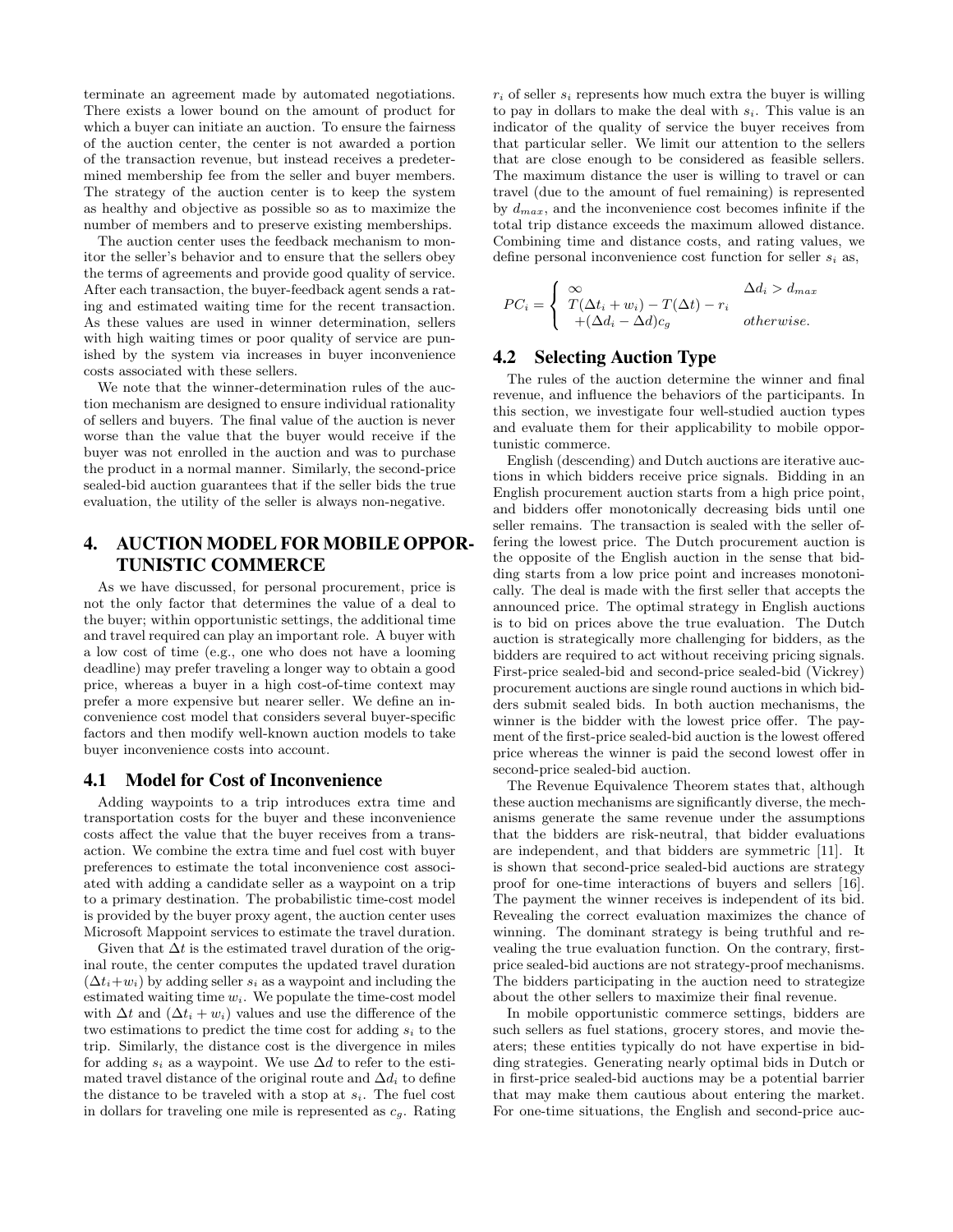tions eliminate the expensive overhead of strategizing about other bidders. Thus, it is easier for brick and mortar retail establishments to engage in the electronic market.

The sellers are evaluated in terms of total cost, computed as a combination of the inconvenience cost and the bid that the seller offers. The winner of an English procurement auction is the seller offering the lowest total cost. A seller maximizes the chance of winning by minimizing its inconvenience cost. The inconvenience cost is minimized if the auction is terminated at the departure point. Then, the buyer can follow the path that induces the lowest divergence cost when the seller is added as a waypoint. In one-time situations, the dominant strategy for English auction is to bid up to their true evaluation (true bidding function combined with minimum inconvenience cost) and to terminate the auction before the buyer starts the trip. In one-time personal procurement auctions without instant price fluctuations, the English auction produces an identical outcome as the second-price sealed-bid auction.

English auctions have high communication requirements. At every decrement, one seller bids, and all sellers are notified about the new bid. When the auction terminates, all participants are informed of the outcome of the auction. Given a starting price of the auction of  $p_{high}$ , a price dropping  $r$  at each decrement, a final price of  $p_{final}$ , and with  $n$  sellers bidding, the number of messages transmitted is,  $(n+1)\frac{p_{high} - p_{final}}{r} + (n+1)$ . The communication requirements of second-price sealed-bid auctions are significantly lower in comparison to the English auction. As the auction progresses, n bidders send their bids to the auction center, and the center notifies the participants. The total number of messages sent is  $2n + 1$ . Communication costs are especially important in the mobile settings that we consider.

We prefer to implement the second-price sealed-bid auction in our market-centric system because of its three important properties for one-time auctions: efficiency of final outcome, strategy-proofness and truthfulness, and low communication demands. The market mechanism may be affected by the vulnerabilities of the second-price sealed-bid auctions; it is known that the second-price auctions are open to collusion of sellers and that revealing true evaluations may not be the dominant strategy when extended to repeated auctions. We are seeking to enhance the design with new techniques to provide truthfulness in repeated interactions, and to prevent collusion [8, 15, 12].

#### 4.3 Auction Model for Single-item Procurement

Previous work on procurement auctions has introduced models that combine supply-chain costs with prices to minimize the total cost. These models focus on industrial procurements in which important attributes are delivery time, availability of spares, maintenance, etc. [2, 3]. We extend the prior work on auctions to personal procurement settings and present an auction model that applies the rules of the second-price sealed-bid auction to mobile opportunistic commerce. Our multiattribute auction model considers both the bidding prices of the sellers and the costs associated with the personal inconvenience to buyers. The auction mechanism matches the buyer with the seller that offers the highest value. The mechanism always generates non-negative profit to sellers. It also guarantees to achieve or improve the baseline outcome, which is the best deal achieved among the standard prices announced in the open market (outside of the auction). The mechanism realizes a volume discount auction, receives bids as a function of quantity, and computes the quantity and price that maximizes the comprehensive value to the buyer [14]. The system implements a second-price sealed-bid auction with sellers who are members of the MC Market.

The winner determination problem for general auction settings is NP-hard [5]. The personalized auction model makes two realistic assumptions that are justified by the personal procurement domain so that it can determine the winner of an auction efficiently. We assume each supplier has an infinite supply of goods and expect the per item price to drop with increasing quantities. To minimize the total cost, buyers purchase the whole quantity of an item from a single seller. Under these assumptions, we rewrite the winner determination calculations of the second-price sealed-bid auction.

Let us consider a set of all feasible sellers, S, identified by the geospatial search component. The sellers are evaluated in terms of the total cost (TC) value they offer. The best deal available to the buyer without entering into the auction is used as the baseline value to evaluate the profit of the auction.  $TC_B$  represents the total cost of the baseline deal where  $p_i$  is the announced price of seller  $s_i \in S$ , q is the quantity of purchase and  $q_{max}$  is the maximum amount the buyer is willing to purchase.  $TC_B$  function is upper bounded by its value at  $q_{max}$ . We apply a decision-theoretic analysis to find the seller  $w_B(q)$  that offers the minimal total cost to the buyer for quantity  $q$  in the traditional market setting without an auction.

$$
TC_B(q) = \begin{cases} \min_{1 \le i \le |S|} \{ PC_i + p_i q \} & q \le q_{max} \\ TC_B(q_{max}) & otherwise \end{cases}
$$
  

$$
w_B(q) = \operatorname*{argmin}_{1 \le i \le |S|} \{ PC_i + p_i q \}
$$

The auction center receives bidding functions  $b_i$  from each seller  $m_i \in M$ , where M is the set of member sellers.  $b_i$  is a function of the offered price with respect to quantity q. Given the inconvenience cost of seller  $m_i$  is  $PC_i$ , the total cost  $(T C_i)$  of  $m_i$  is calculated as,

$$
TC_j(q) = PC_j + b_j(q)q.
$$

The value of having seller  $m_j \in M$  in the auction is modeled by the value function  $V_i$ .  $V_j$  is the total cost reduction gained by preferring  $m_j$  to  $w_B$ .

$$
V_j(q) = TC_B(q) - PC_j - b_j(q)q
$$

For the fuel purchase domain, the amount of fuel  $(q_i)$  that the buyer spends to get to the location of seller  $m_i$  changes the amount of fuel that needs to be purchased. The cost of gasoline is already included in the PC function. The extra demand,  $q_i$ , effects the bidding price of  $m_i$ , and is included in the  $TC_i$  and  $V_i$  functions,

$$
TC_j(q) = PC_j + b_j(q+q_j)q
$$
  
\n
$$
V_j(q) = TC_B(q) - PC_j - b_j(q+q_j)q.
$$

In second-price auctions, the outcome of the auction is the second highest value provided by the sellers. The auction center constructs an auction outcome function  $(AO)$  that represents the value generated by having the auction for quantity  $q$ . The center concludes by identifying the quantity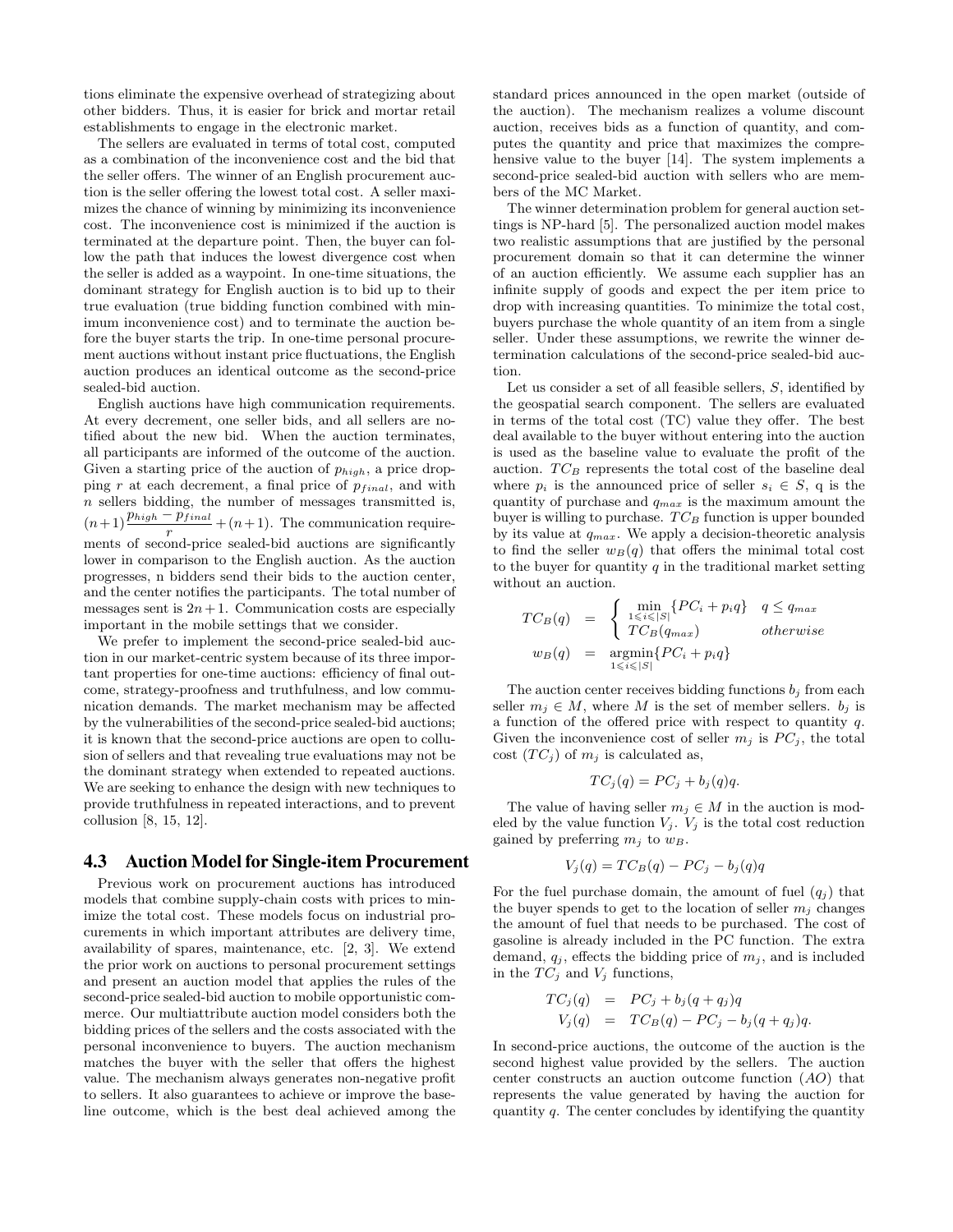$q^*$  and the seller  $w_1$  that maximizes the value to the buyer. The winner of the auction  $(w_1)$  is the seller that offers the best value for quantity  $q^*$ . The payment is determined with respect to the seller  $w_2$  that offers the second highest value for quantity  $q^*$ .

$$
V(q) = \{V_1(q), ..., V_j(q), ...\}, 1 \le j \le |M|
$$
  
\n
$$
AO(q) = \max(\{V_j(q) : V_j(q) < max(V(q))\})
$$
  
\n
$$
q^* = \underset{q \le q_{max}}{\operatorname{argmax}} \{AO(q)\}
$$
  
\n
$$
w_1 = \underset{1 \le j \le |M|}{\operatorname{argmax}} \{V_j(q^*)\}
$$

The system ensures that the buyer is not worse off by engaging in the auction. The center compares the final value of the auction with the baseline value to determine if the auction is profitable. If  $AO(q^*)$  is positive, the auction is more profitable than the baseline outcome.  $w_1$  is selected as the winner, with a total cost for the buyer of  $(T C_{w_2}(q^*)),$ and a payment to the winner of  $(T C_{w_2}(q^*) - P C_{w_1})$ . Otherwise, the auction center recommends that the buyer have the transaction with  $w_B$  by paying  $(T C_B - P C_{w_B})$ .

Assuming that the quantity range the buyer is interested in is discretized into  $|Q|$  intervals, the size of the search space of the winner determination method is polynomial in  $|Q|$  and the number of feasible sellers.

#### *4.3.1 Example: Fuel Purchase*

We shall present an example to illustrate the winner determination calculations in the single-item version of MC Market. The buyer proxy identifies a fuel need and invokes the auction center by delivering the original route and the time cost function. MC Market finds four feasible sellers. Sellers 0, 1, and 3 are located close to the original path and they yield lower inconvenience costs but higher prices. Seller 2 is more competitive; although located farther away from the destination, the seller bids the lowest price. Sellers 1, 2, and 3 are members of the MC Market system.

|                     | Member               | $p_i$ |       | PU; | $d_{\cdot i}$ |
|---------------------|----------------------|-------|-------|-----|---------------|
| Seller <sub>0</sub> | Nο                   | 3.0   |       | 10  |               |
| Seller 1            | $\operatorname{Yes}$ | 2.9   | $C_1$ | 10  |               |
| Seller 2            | Yes                  | 2.6   | C,    | 20  | 5             |
| Seller 3            | Yes                  | 2.91  | € /   | 13  |               |

The baseline function is constructed using the announced prices,  $p_i$ . The sellers that are members of the market, submit their bidding functions  $C_1, C_2, C_3$  (see Figure 2).



Figure 2: Bidding functions of  $s_1, s_2, s_3$ .

Value functions are computed for the member sellers. The quantities, for which the auction outcome yields higher values than the baseline, are labeled as the Profitable Auction Region in gray (see Figure 3). Figure 4 shows how the prof-



Figure 3: Value functions for sellers 1, 2, and 3 and the baseline.

itable auction region changes when Seller  $0(s_0)$  reduces its announced price to \$2.8.



Figure 4: The Profitable Auction Region grows smaller because of higher baseline values.

### 4.4 Personalized Auction Model for Combinatorial Procurement

We believe that MC Market offers new opportunities to buyers and sellers in combinatorial purchases in which multiple items are exchanged in bundles. If the buyer proxy determines that the buyer is interested in a set of items, the center aims to find the combination of sellers that can provide the best value to the buyer.

Given that the set of items the buyer is interested in is  $X = \{x_1, x_2, ..., x_n\}$ , and  $S_i$  is the set of feasible member sellers that supply item  $x_i$ , the auction center computes personal and total cost functions for every combination  $c_j = \{s_1, s_2, ..., s_n\}$  such that  $s_1 \in S_1, ..., s_n \in S_n$ . The set of all possible combinations is C. The center considers every seller in  $c_j$  as a waypoint added to the trip to the primary destination and estimates the expected travel duration  $(\Delta t_j)$  and distance  $(\Delta d_j)$  for the updated route. The inconvenience cost of  $c_j$  is the combination of extra time and distance costs combined with additive waiting times  $(\Sigma w_i)$ and preferences  $(\Sigma r_i)$ .

$$
PC_{c_j} = \begin{cases} \infty & \Delta d_j > d_{max} \\ T(\Delta t_j + \Sigma_{s_i \in c_j} w_i) - T(\Delta t) \\ -( \Sigma_{s_i \in c_j} r_i) + (\Delta d_j - \Delta d) c_g & otherwise \end{cases}
$$

 $Q = \{q_1, q_2, ..., q_n\}$  holds the target quantity for each item buyer needs and  $P = \{p_{j1}, p_{j2}, ..., p_{jn}\}\)$  keeps the corresponding bids from the sellers in  $c_j$ . The Total Cost value for the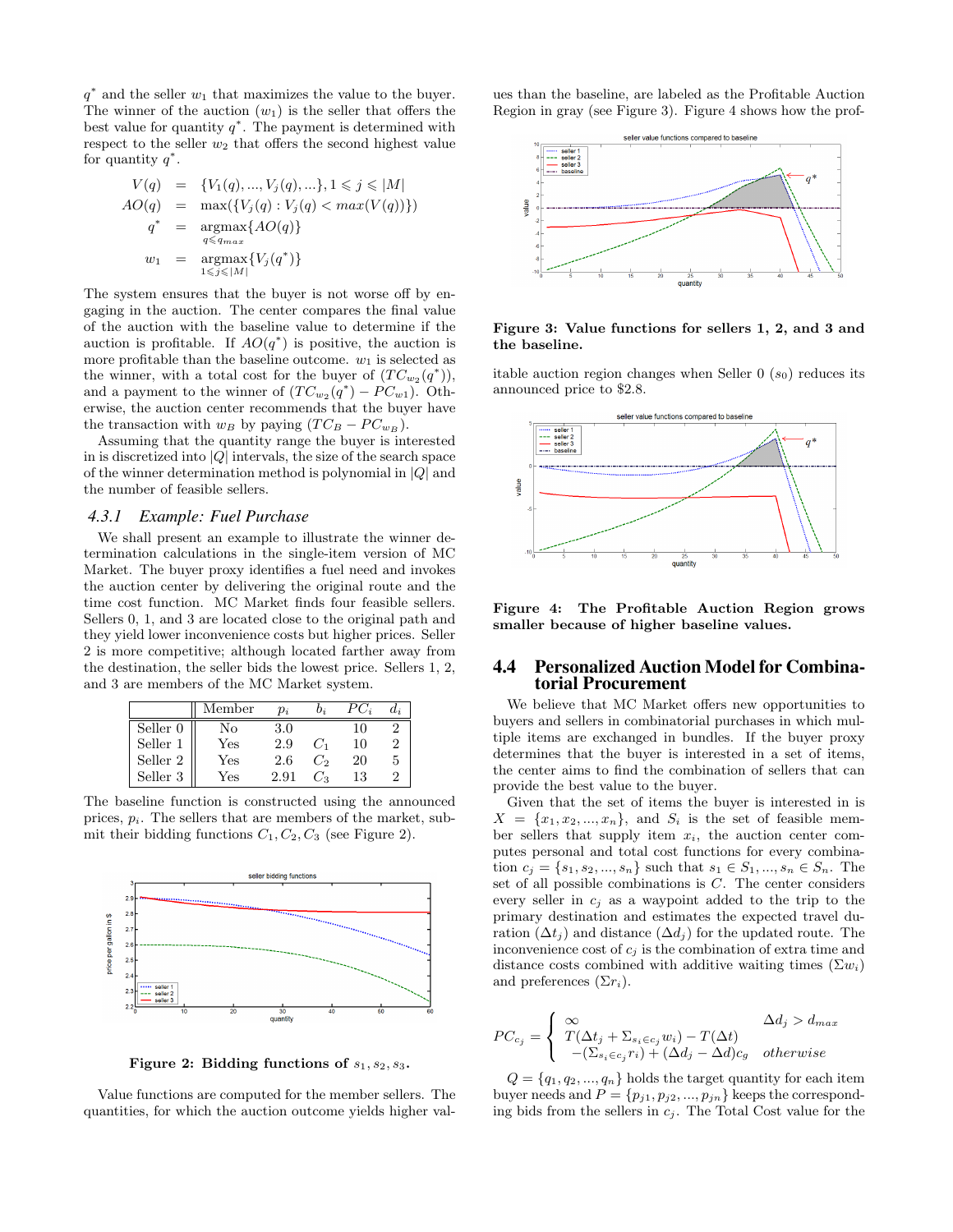combination  $c_i$  is calculated as,

$$
TC_{c_j} = PC_{c_j} + \sum_{s_i \in c_j} p_{ji} q_i.
$$

We may have sellers in the market that supply a bundle of products. These sellers can take special advantage of the MC Market setting as they require fewer numbers of stops, thus less potential divergence from the original path, and lower costs of personal inconvenience.

We apply the VCG mechanism to determine the payment each seller receives. The VCG mechanism is the generalized version of the Vickrey auctions applied to combinatorial settings and this approach is preferred as it is strategy-proof and efficient [4, 16, 6].  $c^*$  is the combination of sellers that satisfy the buyers combinatorial demands with minimal total cost,  $c_{-i}^*$  is the best allocation possible excluding seller  $s_i$  from the auction. Payment  $t_i$  for  $s_i \in c^*$  bidding  $p_i$  on quantity  $q_i$  is calculated as,

$$
\begin{array}{rcl} c^* & = & \mathop{\rm argmin}_{c_j \in C} TC_{c_j} \\ t_i & = & TC_{c_{-i}^*} - TC_{c^*} + p_i q_i \\ c_{-i}^* & = & \mathop{\rm argmin}_{c_j \in C, s_i \notin c_j} TC_{c_j}. \end{array}
$$

Finding the optimal allocation in combinatorial auctions is known to be NP-hard [14]. Given that the buyer is interested in  $n$  item bundles and that the system has maximum m members selling each product, the size of the search space is  $n! m^n$ . However, in mobile opportunistic commerce settings, the buyer has limited time to spend for personal procurement on a single trip. Therefore, we can assume that the number of products  $(n)$  that the buyer is interested in purchasing during a single trip is typically bounded by a small number and the search space is polynomial in  $m$ .

#### *4.4.1 Example: Bundling Grocery and Fuel*

We describe a sample scenario in which a buyer needs to buy both grocery and gasoline during a single trip. The auction center identifies two feasible fuel stations,  $S_1, S_2$  and two grocery stores,  $G_1, G_2$ , and forms four possible combinations. For each of the combinations, the auction center constructs inconvenience cost functions and combines these with seller bids to determine the total costs. Fuel station  $S_1$ and grocery store  $G_2$  offers the lowest total cost.

| Combination  |    | Gas Price Grocery Price | РC  | TС   |
|--------------|----|-------------------------|-----|------|
| $S_1 \& G_1$ | 30 | 13                      | 8.5 | 51.5 |
| $S_1 \& G_2$ | 30 | 10                      | 6.8 | 46.8 |
| $S_2\&G_1$   | 32 | 13                      | 9.8 | 54.8 |
| $S_2\&G_2$   | 32 | 10                      | 7.2 | 49.2 |

The payments to the winner sellers are calculated as,

$$
t_{S1} = TC_{c_{-S1}^*} - b_{G2} - PC_{S1\&G2} = 32.4
$$
  

$$
t_{G2} = TC_{c_{-G2}^*} - b_{S1} - PC_{S1\&G2} = 14.7.
$$

#### 4.5 Personalized Auction Model for the Procurement of Multiattribute Items

Multiattribute auctions allow sellers to compete not only on the price dimension but also on the attributes of a product. In this section, we extend our market design and mechanisms to work with an ontology of products in the market, to allow buyers to evaluate brands and attributes of a product, and to let sellers enter individual bidding functions for product brands and types. We adjust Vickrey auction calculations to the multiattribute personal procurement setting.

The auction center provides an ontology of products available in the market. This ontology is used to identify brands and attributes to be considered in preference elicitation, bid collection, and winner determination. The center creates a hierarchy tree for each product X. Every leaf of the tree,  $x_i$ , is a product type that is a distinct combination of attributes of the product. We write  $X = \{x_1, x_2, ..., x_n\}$  to denote the types of products that the buyer can choose from. A product type is defined by the tuple  $x_i = \{Y_{x_i}, A_{x_i}\}\$  where  $Y_{x_i}$ is the set of brands for that product type and  $A_{x_i}$  is the set of attributes defining  $x_i$ .  $A_{x_i}$  is the set of nodes that are traversed from the root of the product tree to get to  $x_i$ .

We define  $A_X = \begin{pmatrix} \end{pmatrix}$  $x_i \in X$  $A_{x_i}$  as the set of all attributes for

product X and  $Y_X = \begin{bmatrix} \end{bmatrix}$  $x_i \in X$  $Y_{x_i}$  as the set of all brands of-

fering  $X$ . The buyer preference agent is modified to provide buyer utility values for every element of  $A_X$  and  $Y_X$ . These values represent how much the buyer is willing to pay to have a product with that brand or that attribute. The seller proxies provide bidding functions in the form of  $b_{s_j}(x_i, y_{x_i})$ , for brand  $y_{x_i}$  of product type  $x_i$ .

The valuation of a buyer for product type  $x_i$  of brand  $y_{x_i}$  is modeled with an additive utility function. We assume that all attributes are known by the system and the attributes are independent. Let  $U_A$  and  $U_B$  be the utility functions for attributes and brands respectively, the buyer valuation of product type  $x_i$  of brand  $y_{x_i}$ ,  $U(x_i, y_{x_i})$ , is calculated as,

$$
U(x_i, y_{x_i}) = U_B(y_{x_i}) + \sum_{a_k \in A_{x_i}} U_A(a_k).
$$

The value of a seller  $s_j$  for product X,  $V(s_j, X)$ , is the maximum value obtained by the seller for any  $\{x_i, y_{x_i}\}\$ combination.  $\{x_{s_j}^*, y_{s_j}^*\}$  is the highest valued product type and brand combination offered by  $s_j$ .

$$
V(s_j, X) = \max_{x_i \in X, y_{x_i} \in Y_{x_i}} \{ U(x_i, y_{x_i}) - b_{s_j}(x_i, y_{x_i}) \} - PC_{s_j}
$$
  

$$
\{x_{s_j}^*, y_{s_j}^*\} = \operatorname*{argmax}_{x_i \in X, y_{x_i} \in Y_{x_i}} \{ U(x_i, y_{x_i}) - b_{s_j}(x_i, y_{x_i}) \} - PC_{s_j}
$$

The winner of the auction,  $w_1$ , is the seller offering the highest value. As we are implementing a Vickrey Auction, the payment,  $t_{w_1}$  depends on the value of the seller with the second highest value,  $w_2$ . As  $t_{w_1}$  is independent of  $w_1$ 's bidding, the dominant strategy for sellers is to bid truthfully.

$$
w_1 = \underset{s_j}{\operatorname{argmax}} \{ V(s_j) \}
$$
  

$$
t_{w_1} = U(x_{w_1}^*, y_{w_1}^*) - V(w_2) - PC_{w_1}
$$

The multiattribute personal procurement setting is more challenging for both buyers and sellers. In this setting, we ask the buyer to give a value for every attribute of products; similarly the sellers provide bidding functions for every combination of product types and brands. These tasks are obviously difficult for all. We believe that research on preference elicitation and on interface design will lead to methods that can ease the effort required for these specifications.

#### *4.5.1 Example: Multiattribute Personal Auction for a Carwash*

As an illustrative example, let us explore a multiattribute